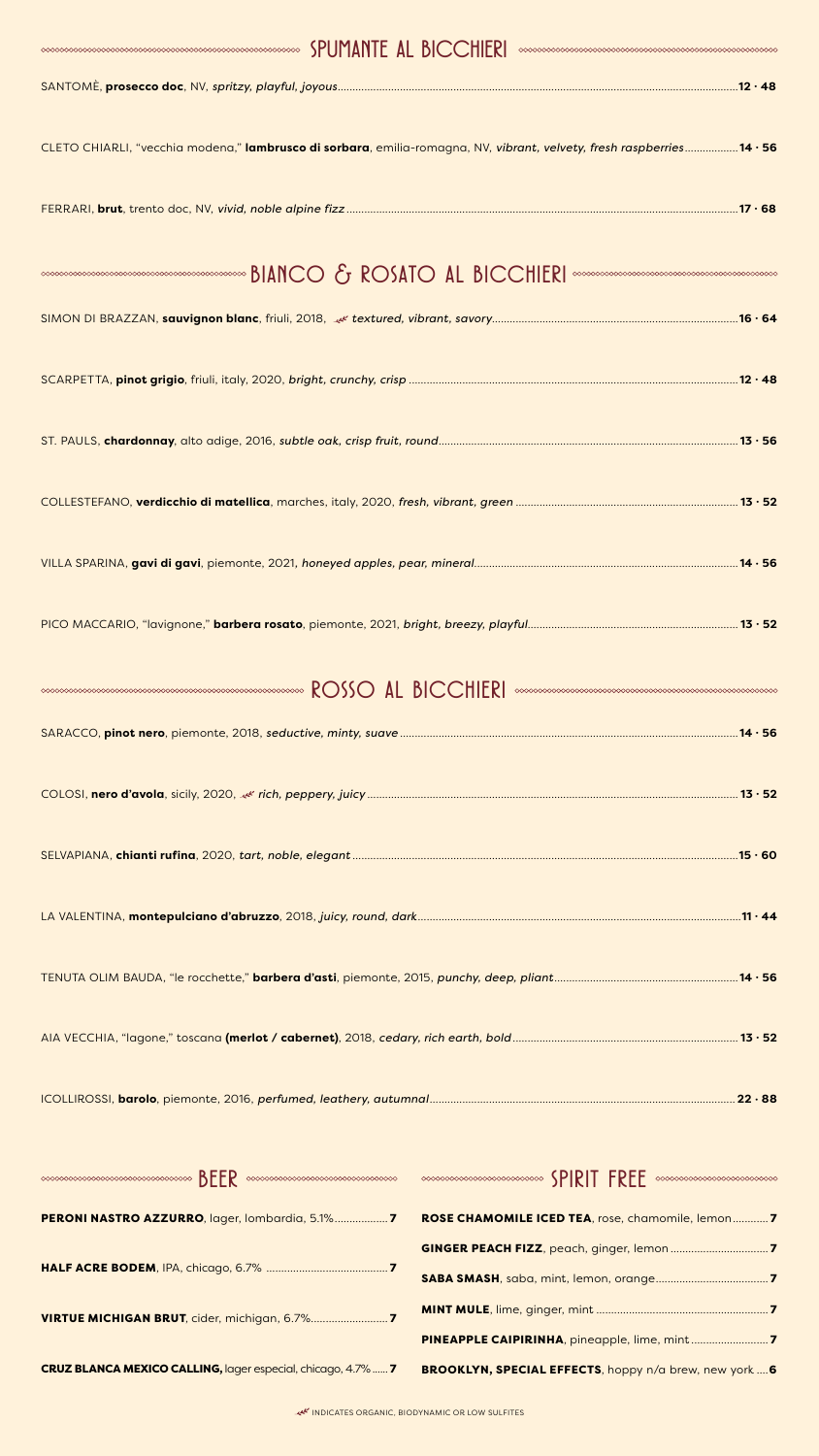

| $\textcolor{red}{\textbf{S}~\textbf{P}~\textbf{U}~\textbf{M}~\textbf{N}~\textbf{P}~\textbf{D}~\textbf{C}~\textbf{C}~\textbf{C}~\textbf{C}~\textbf{C}~\textbf{C}~\textbf{C}~\textbf{C}~\textbf{C}~\textbf{C}~\textbf{C}~\textbf{C}~\textbf{C}~\textbf{C}~\textbf{C}~\textbf{C}~\textbf{C}~\textbf{C}~\textbf{C}~\textbf{C}~\textbf{C}~\textbf{C}~\textbf{C}~\textbf{$ |
|----------------------------------------------------------------------------------------------------------------------------------------------------------------------------------------------------------------------------------------------------------------------------------------------------------------------------------------------------------------------|
|                                                                                                                                                                                                                                                                                                                                                                      |
|                                                                                                                                                                                                                                                                                                                                                                      |
| CLETO CHIARLI, "vecchia modena," lambrusco di sorbara, emilia-romagna, NV, vibrant, velvety, fresh raspberries56                                                                                                                                                                                                                                                     |
|                                                                                                                                                                                                                                                                                                                                                                      |
| .97                                                                                                                                                                                                                                                                                                                                                                  |
| .108                                                                                                                                                                                                                                                                                                                                                                 |
| $\sim$ $\sim$                                                                                                                                                                                                                                                                                                                                                        |

SCARPETTA, **pinot grigio**, friuli, Italy, 2020, *bright, crunchy, crisp* ........................................................................................................................ **46**

| $FRUITY \quad WHITE5 \quad \textit{conconogeneous} \quad \textit{ex} \quad \textit{so} \quad \textit{so} \quad \textit{so} \quad \textit{so} \quad \textit{so} \quad \textit{so} \quad \textit{so} \quad \textit{so} \quad \textit{so} \quad \textit{so} \quad \textit{so} \quad \textit{so} \quad \textit{so} \quad \textit{so} \quad \textit{so} \quad \textit{so} \quad \textit{so} \quad \textit{so} \quad \textit{so} \quad \textit{so} \quad \textit{so} \quad \textit{so} \quad \textit{so} \quad \textit{so} \$ |  |
|-------------------------------------------------------------------------------------------------------------------------------------------------------------------------------------------------------------------------------------------------------------------------------------------------------------------------------------------------------------------------------------------------------------------------------------------------------------------------------------------------------------------------|--|
|                                                                                                                                                                                                                                                                                                                                                                                                                                                                                                                         |  |
|                                                                                                                                                                                                                                                                                                                                                                                                                                                                                                                         |  |
|                                                                                                                                                                                                                                                                                                                                                                                                                                                                                                                         |  |
|                                                                                                                                                                                                                                                                                                                                                                                                                                                                                                                         |  |
|                                                                                                                                                                                                                                                                                                                                                                                                                                                                                                                         |  |
|                                                                                                                                                                                                                                                                                                                                                                                                                                                                                                                         |  |

LVNAE, "etichetta grigia," **vermentino**, colli di luni, liguria, 2019, *aromatic, salty basil, amalfi lemon*........................................................................ **76**

### VIETTI, **roero arneis**, piemonte, 2019, *silky, weighty, aromatic*..................................................................................................................................................**87**

#### INDICATES ORGANIC, BIODYNAMIC OR LOW SULFITES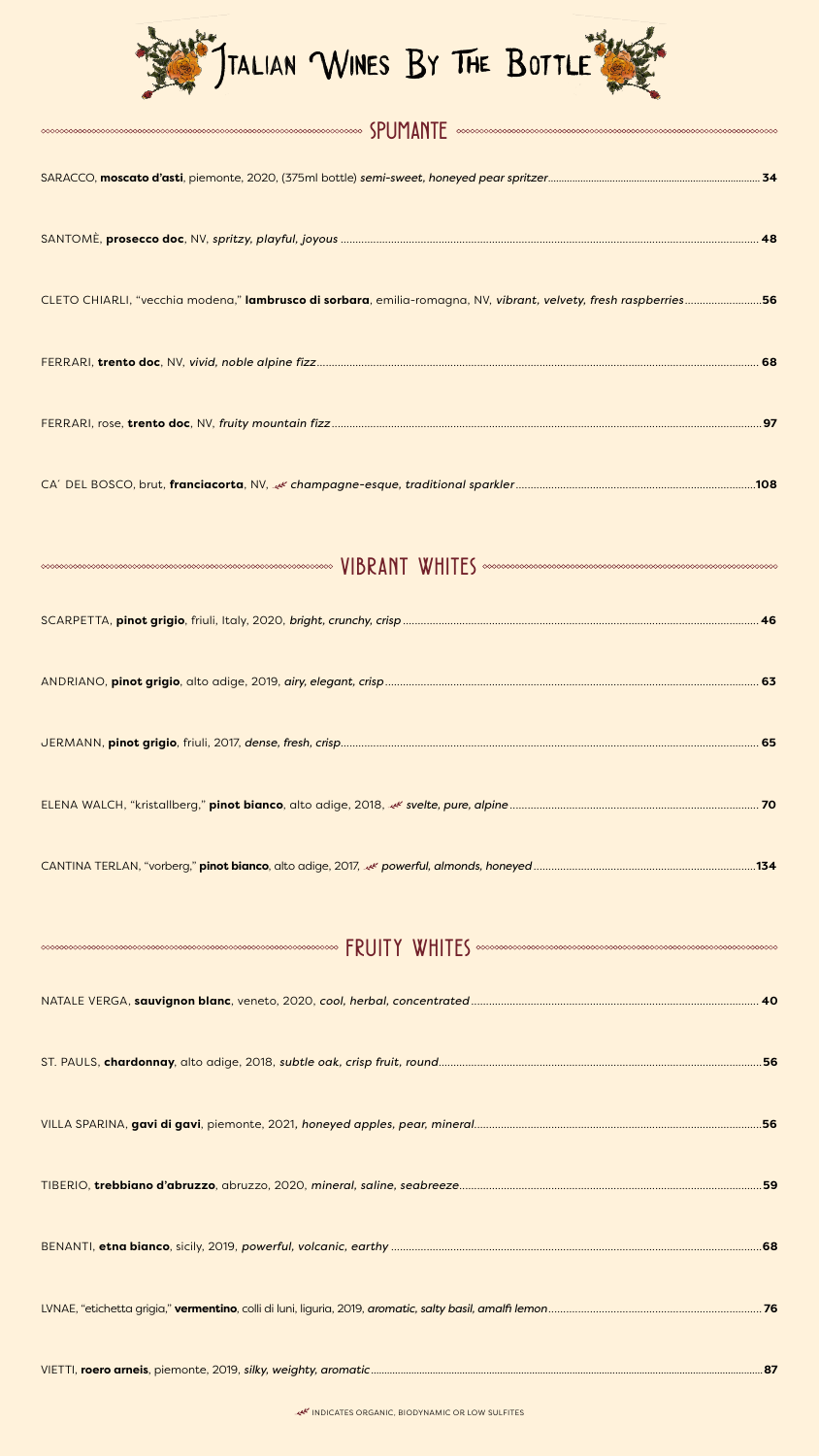#### INDICATES ORGANIC, BIODYNAMIC OR LOW SULFITES

| $\begin{minipage}{.45\textwidth} \begin{picture}(10,0) \label{fig:4} \put(0,0) \put(0,0) \put(0,0) \put(0,0) \put(0,0) \put(0,0) \put(0,0) \put(0,0) \put(0,0) \put(0,0) \put(0,0) \put(0,0) \put(0,0) \put(0,0) \put(0,0) \put(0,0) \put(0,0) \put(0,0) \put(0,0) \put(0,0) \put(0,0) \put(0,0) \put(0,0) \put(0,0) \put(0,0) \put(0,0) \put(0,0)$ |
|-----------------------------------------------------------------------------------------------------------------------------------------------------------------------------------------------------------------------------------------------------------------------------------------------------------------------------------------------------|
|                                                                                                                                                                                                                                                                                                                                                     |
|                                                                                                                                                                                                                                                                                                                                                     |
|                                                                                                                                                                                                                                                                                                                                                     |
| <b>ROSATO</b>                                                                                                                                                                                                                                                                                                                                       |
| . 75                                                                                                                                                                                                                                                                                                                                                |
|                                                                                                                                                                                                                                                                                                                                                     |
|                                                                                                                                                                                                                                                                                                                                                     |
| $\begin{minipage}{.45\%} \end{minipage}$                                                                                                                                                                                                                                                                                                            |
|                                                                                                                                                                                                                                                                                                                                                     |
|                                                                                                                                                                                                                                                                                                                                                     |

TENUTA DI CARLEONE, "Il Randagio," **cabernet franc/merlot**, toscana, 2019, *playful, spicy, meaty* ................................................................ **78**

ROCCA DI MONTEGROSSI, "san marcellino," **chianti classico gran selezione**, 2015, *plush, layered, concentrated*............................**180**

### VOLPAIA, "il puro," **chianti classico**, 2011, *ethereal, pure, silky*.................................................................................................................................**303**